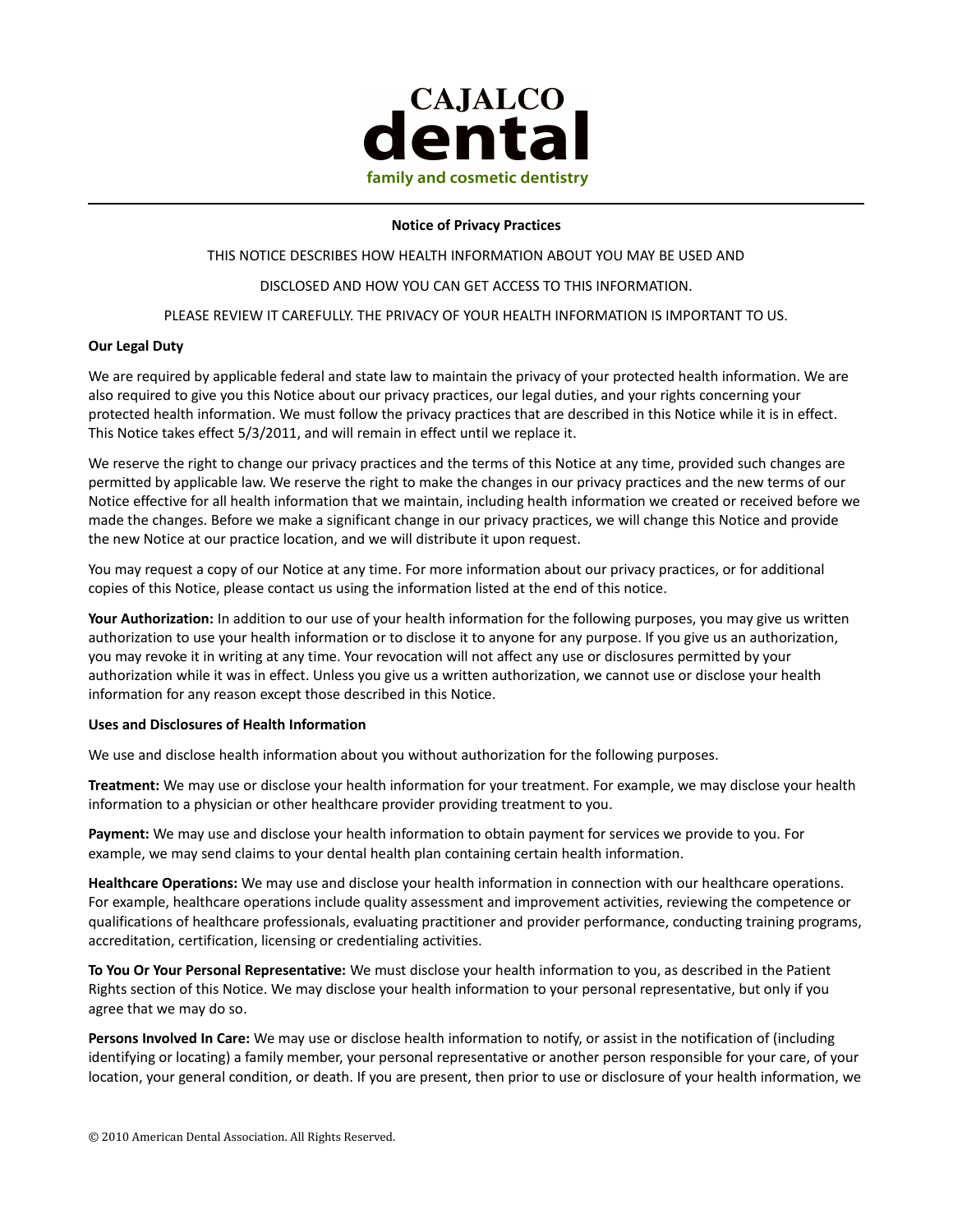will provide you with an opportunity to object to such uses or disclosures. In the event of your absence or incapacity or in emergency circumstances, we will disclose health information based on a determination using our professional judgment disclosing only health information that is directly relevant to the person's involvement in your healthcare. We will also use our professional judgment and our experience with common practice to make reasonable inferences of your best interest in allowing a person to pick up filled prescriptions, medical supplies, x-rays, or other similar forms of health information.

**Disaster Relief:** We may use or disclose your health information to assist in disaster relief efforts.

**Marketing Health-Related Services:** We will not use your health information for marketing communications without your written authorization.

**Required by Law:** We may use or disclose your health information when we are required to do so by law.

**Public Health and Public Benefit:** We may use or disclose your health information to report abuse, neglect, or domestic violence; to report disease, injury, and vital statistics; to report certain information to the Food and Drug Administration (FDA); to alert someone who may be at risk of contracting or spreading a disease; for health oversight activities; for certain judicial and administrative proceedings; for certain law enforcement purposes; to avert a serious threat to health or safety; and to comply with workers' compensation or similar programs.

**Decedents:** We may disclose health information about a decedent as authorized or required by law.

**National Security:** We may disclose to military authorities the health information of Armed Forces personnel under certain circumstances. We may disclose to authorized federal officials health information required for lawful intelligence, counterintelligence, and other national security activities. We may disclose to correctional institution or law enforcement official having lawful custody the protected health information of an inmate or patient under certain circumstances.

**Appointment Reminders:** We may use or disclose your health information to provide you with appointment reminders (such as voice mail messages, postcards, or letters).

\_\_\_\_\_\_\_\_\_\_\_\_\_\_\_\_\_\_\_\_\_\_\_\_\_\_\_\_\_\_\_\_\_\_\_\_\_\_\_\_\_\_\_\_\_\_\_\_\_\_\_\_\_\_\_\_\_\_\_\_\_\_\_\_\_\_\_\_\_\_\_\_\_\_\_\_\_\_\_\_\_\_\_\_\_\_\_\_\_\_\_\_\_\_\_\_\_\_\_\_

**Access:** You have the right to look at or get copies of your health information, with limited exceptions. You may request that we provide copies in a format other than photocopies. We will use the format you request unless we cannot practicably do so. You must make a request in writing to obtain access to your health information. You may obtain a form to request access by using the contact information listed at the end of this Notice. You may also request access by sending us a letter to the address at the end of this Notice. We will charge you a reasonable cost-based fee for the cost of supplies and labor of copying. If you request copies, we will charge you \$1 for each page, \$10 per request, and postage if you want the copies mailed to you. If you request an alternative format, we will charge a cost-based fee for providing your health information in that format. If you prefer, we will prepare a summary or an explanation of your health information for a fee. Contact us using the information listed at the end of this Notice for a full explanation of our fee structure.

**Disclosure Accounting:** You have the right to receive a list of instances in which we or our business associates disclosed your health information for purposes other than treatment, payment, healthcare operations, and certain other activities, for the last 6 years, but not before April 14, 2003. If you request this accounting more than once in a 12-month period, we may charge you a reasonable, cost-based fee for responding to these additional requests.

**Restriction:** You have the right to request that we place additional restrictions on our use or disclosure of your health information. In most cases we are not required to agree to these additional restrictions, but if we do, we will abide by our agreement (except in certain circumstances where disclosure is required or permitted, such as an emergency, for public health activities, or when disclosure is required by law). We must comply with a request to restrict the disclosure of protected health information to a health plan for purposes of carrying out payment or health care operations (as defined by HIPAA) if the protected health information pertains solely to a health care item or service for which we have been paid out of pocket in full.

**Alternative Communication:** You have the right to request that we communicate with you about your health information by alternative means or at alternative locations. (You must make your request in writing.) Your request must specify the alternative means or location, and provide satisfactory explanation of how payments will be handled under the alternative